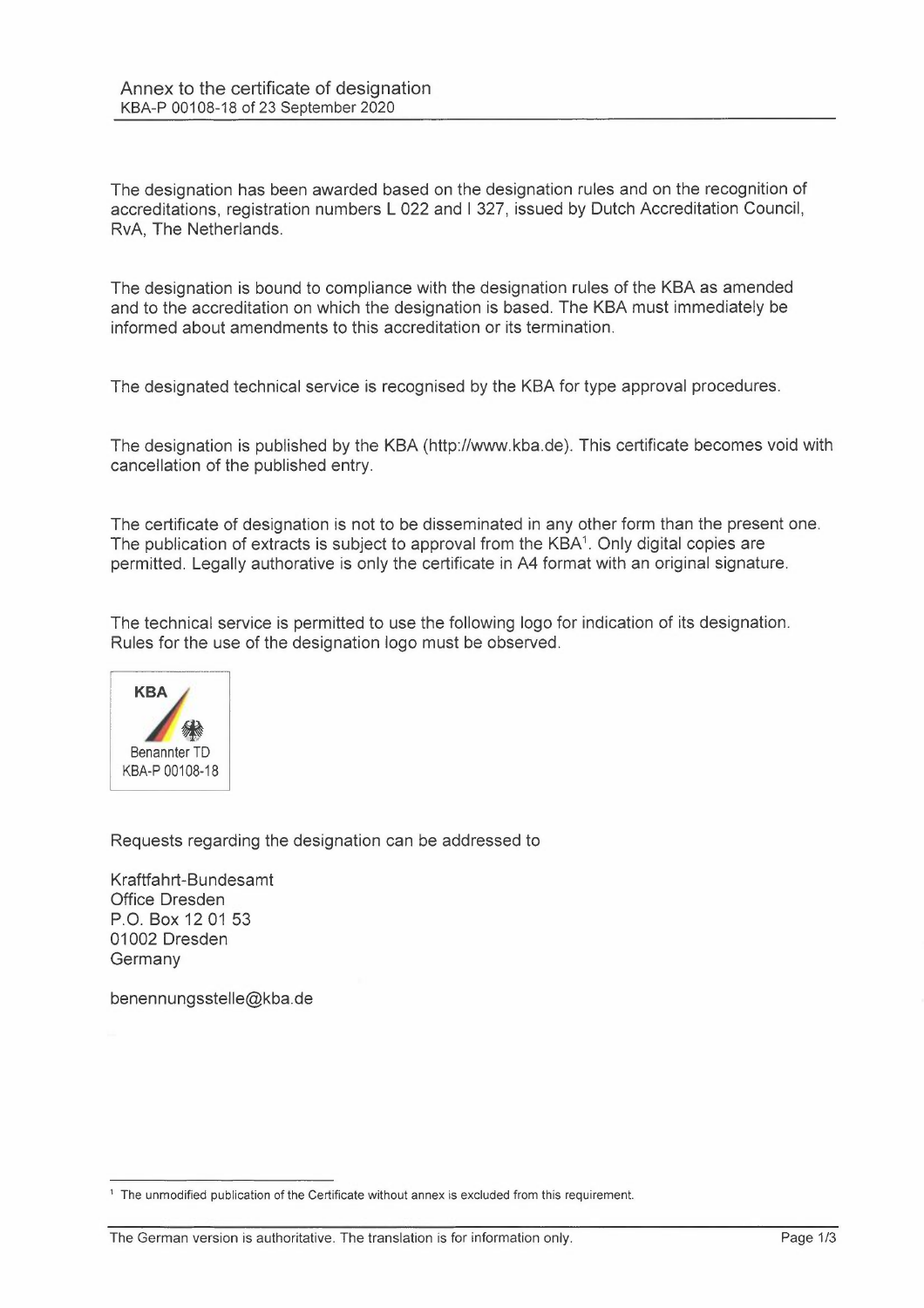## **Catalogue of designated and recognised testing methods (Prüfverfahren)**

(sorted by testing scope (Prüfgebiet) and subscope (Prüfumfang)

The designation incorporates the revision of the regulatory act as given below as well as all further amendments up to publication of a new designation relevant state (see Scope classification directory at www.kba.de).Specifications and standards quoted in testing methods as given below are included in the designation.

Categories are used as defined in the respective legal framework acts. Classification A refers to evaluation regarding EN ISO/IEC 17025, classifications B or D - to evaluation regarding EN ISO/IEC 17020 (in the version as given on page 1 of this certificate respectively).

Category V indicates that the technical service is designated for virtual testing. Such designation applies only for procedures listed in the relevant regulatory acts. ln this respect, the V-scope might be smaller than the scope characterized by the catalogue index. Designation does not cover the agreement of the approval authority to the validation report.

Scope and categorizing of test procedures refer only to the designation in general and do not allow any conclusions about the scope of possible single sites.

|                |                                                                                                                     | Cat     |
|----------------|---------------------------------------------------------------------------------------------------------------------|---------|
| 06             | <b>Lighting devices</b>                                                                                             |         |
| 06-01          | Retro-reflecting lighting devices                                                                                   |         |
| 06-01-11       | UN-R 3 Series 03                                                                                                    | A, B, D |
| 06-01-21       | UN-R 69 Series 02                                                                                                   | A, B, D |
| 06-01-22       | UN-R 70 Series 02                                                                                                   | A, B, D |
| 06-01-23       | <b>UN-R 88</b>                                                                                                      | A, B, D |
| 06-01-24       | <b>UN-R 104 Series 01</b>                                                                                           | A, B, D |
| 06-01-25       | <b>UN-R 150</b>                                                                                                     | A, B, D |
| 06-03          | Rear fog lamps                                                                                                      |         |
| 06-03-11       | UN-R 38 Series 01                                                                                                   | A, B, D |
| 06-03-12       | UN-R 148 (paragraph 5.9)                                                                                            | A, B, D |
| 06-04          | Front and rear position (side) lamps, stop-lamps and end-outline marker lamps, daytime<br>running lamps             |         |
| $06 - 04 - 11$ | UN-R 7 Series 03                                                                                                    | A, B, D |
| 06-04-12       | UN-R 148 (paragraph 5.1, 5,2, 5.4, 5.5, 5.7)                                                                        | A, B, D |
| 06-04-21       | UN-R 50 Series 01 (Front and rear position (side) lamps, stop-lamps and end-outline marker<br>lamps, daytime lamps) | A, B, D |
| 06-04-22       | UN-R 87 Series 01                                                                                                   | A, B, D |
| 06-04-23       | UN-R 91 Series 01                                                                                                   | A, B, D |
| 06-04-24       | <b>UN-R 119 Series 02</b>                                                                                           | A, B, D |
| 06-05          | <b>Direction indicators</b>                                                                                         |         |
| 06-05-11       | UN-R 6 Series 02                                                                                                    | A, B, D |
| $06 - 05 - 12$ | UN-R 148 (paragraph 5.6)                                                                                            | A, B, D |
| 06-05-21       | UN-R 50 Series 01 (Direction indicators)                                                                            | A, B, D |
| 06-06          | <b>Reversing lights</b>                                                                                             |         |
| 06-06-11       | UN-R 23 Series 01                                                                                                   | A, B, D |
| 06-06-12       | UN-R 148 (paragraph 5.8, 5.10)                                                                                      | A, B, D |
| 06-07          | <b>Parking lamps</b>                                                                                                |         |
| 06-07-11       | UN-R $148$ (paragraph $5.3$ )                                                                                       | A, B, D |
| 06-07-21       | UN-R 77 Series 01                                                                                                   | A, B, D |
|                |                                                                                                                     |         |

The German version is authoritative. The translation is for information only. The Serman version is authoritative.